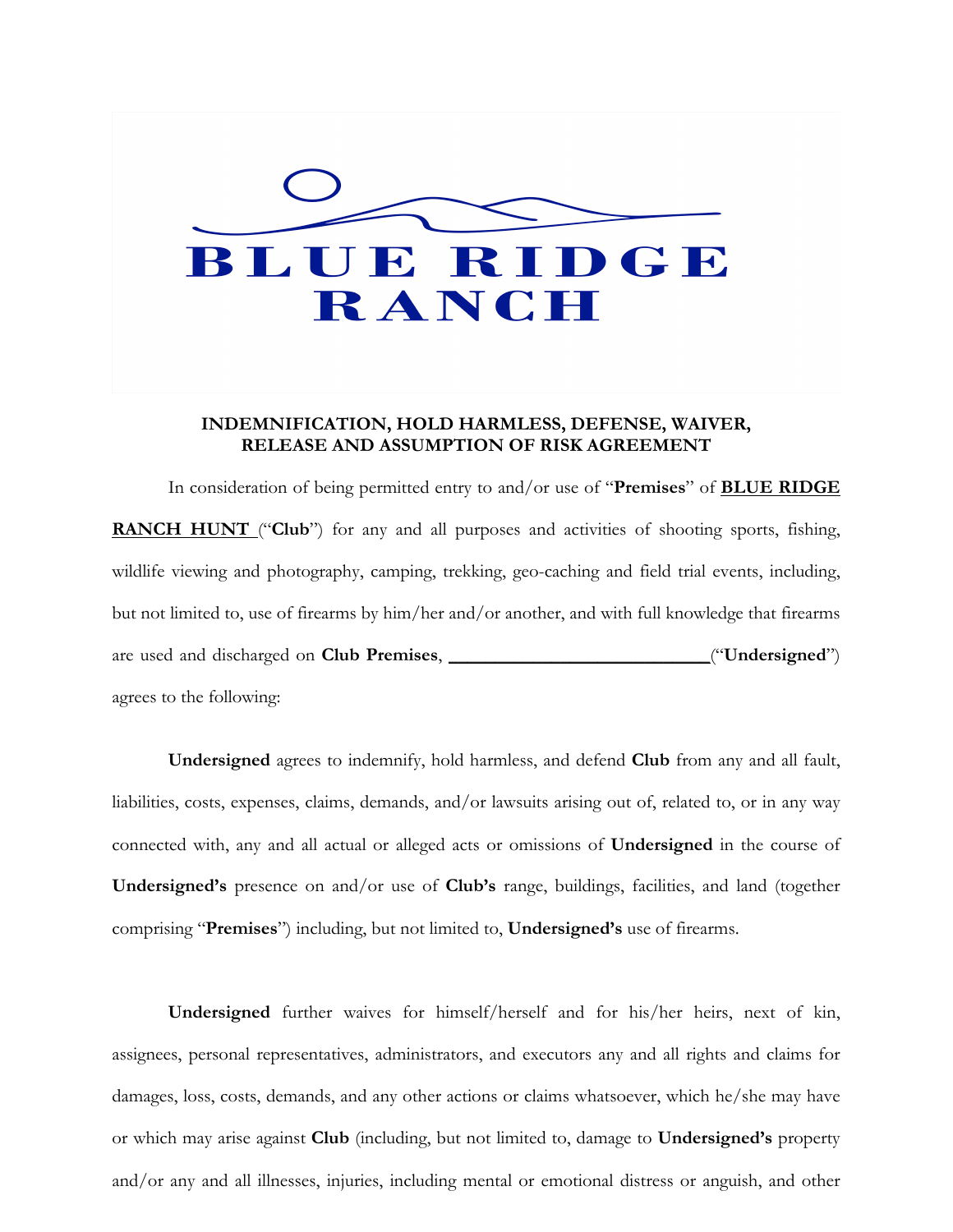damages, including death, suffered by **Undersigned**) which may in any way whatsoever arise out of, be related to, or be connected with use of firearms on **Club Premises** by **Undersigned** and/or another.

**Club** shall not be liable for, and **Undersigned**, on behalf of himself/herself and on behalf of his/her heirs, next of kin, assignees, personal representatives, administrators, and executors, expressly releases **Club** and **Club's** members, employees, and/or agents from any and all such claims and liabilities including, but not limited to, claims of actual or alleged negligence on the part of **Club**, its members, employees, and/or agents.

**Undersigned** acknowledges and agrees that use of firearms is an inherently dangerous activity. **Undersigned** expressly assumes the risk of being on **Club Premises** where firearms are used; and **Undersigned** further expressly assumes the risk of discharging firearms by who ever discharged and the firing of live ammunition by himself/herself and/or another.

**Undersigned** expressly agrees that this agreement by him/her is intended to be as broad and inclusive as permitted by law and that if any provision of this agreement is held invalid or otherwise unenforceable, the enforceability of the remaining provisions shall not be impaired. No remedy conferred by any of the specific provisions of this agreement is intended to be exclusive of any other remedy, and each and every remedy shall be cumulative and shall be in addition to every other remedy now or hereafter existing at law or in equity or by statute or otherwise. The election of any one or more remedy hereunder by **Club** shall not constitute any waiver of **Club's** right to pursue other available remedies. This agreement binds **Undersigned** and his/her heirs, next of kin, assignees, personal representatives, administrators, and executors.